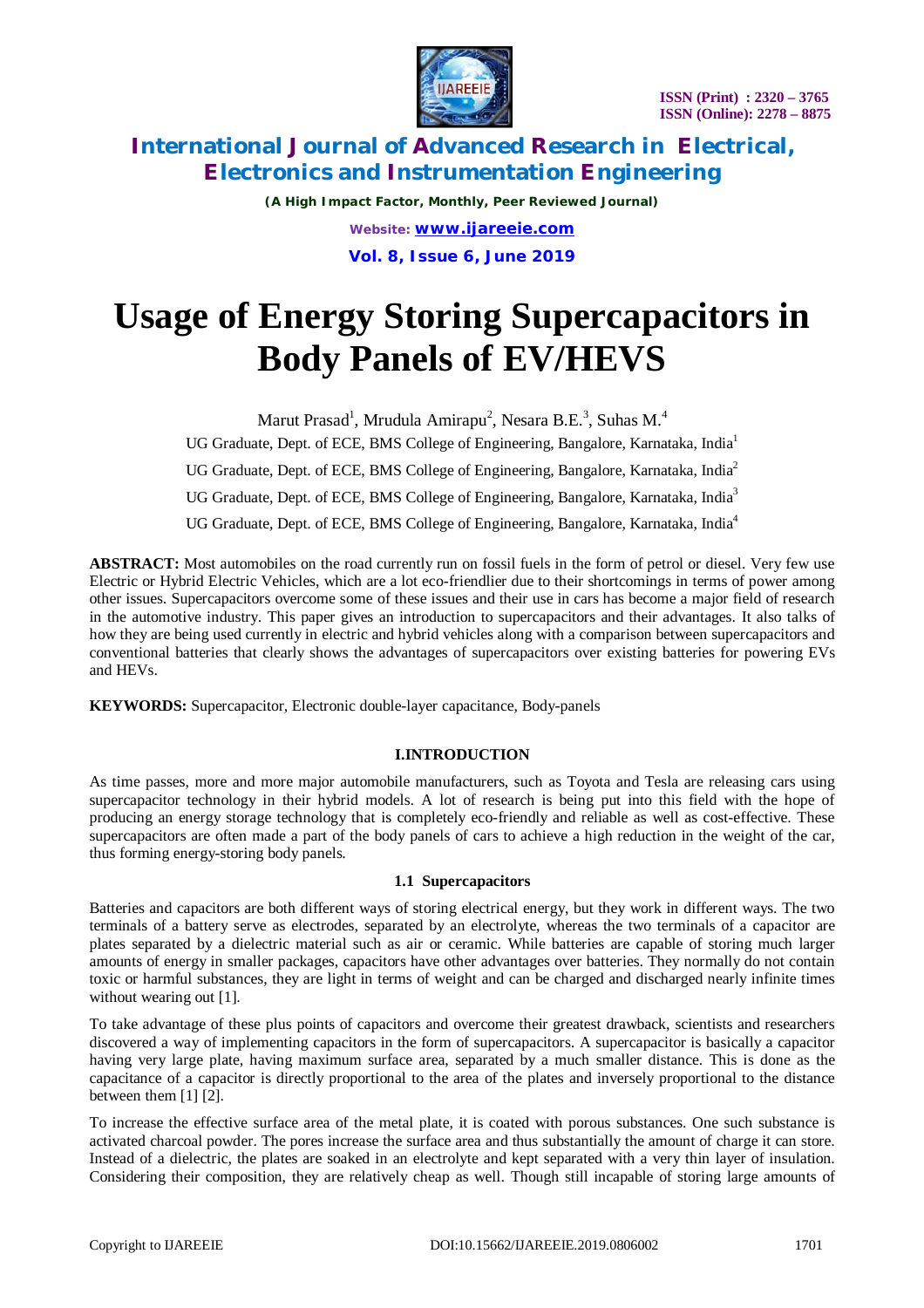

*(A High Impact Factor, Monthly, Peer Reviewed Journal)*

*Website: [www.ijareeie.com](http://www.ijareeie.com)*

#### **Vol. 8, Issue 6, June 2019**

charge for a long period of time as compared to batteries, supercapacitors can store and release energy much faster than batteries and are much lighter [2] [3].

#### **1.2Supercapacitors in EV/HEVs**

Supercapacitors are being incorporated more and more into the design of electric and hybrid vehicles. If these are substituted for batteries in a car, the overall weight of the car reduces significantly, thus requiring a lesser amount of power overall for movement. Also the much faster ability to store and release energy can increase the performance of an electric vehicle by far. Considering no harmful materials are a part of the device, and is does not consume fuel, it is an eco-friendly option. As of now, usage of supercapacitors in EVs or HEVs is still gaining ground as better designs are still in the process of being made. Supercapacitors are usually made a part of the body panels of a car, which allows for the maximum decrease in the weight of the car. The life cycle of such supercapacitors are nearly four times that of a conventional EV battery and can produce more than 50% more power. With time, more manufacturers will include supercapacitors once large-scale manufacturing becomes more cost-effective and the price reaches low enough to attract consumers [2] [4] [5].

#### **1.3Conventional Battery Sources for Electric Vehicles**

Plug-in Electric vehicles (generally known as EVs) are automobiles which derive all or part of their power from the electricity supplied from the electricity grid. These are different from Hybrid vehicles, which uses an internal combustion engine along with a rechargeable battery, but cannot be plugged in to a source. Plug-in Electric Vehicles can be classified into All- Electric Vehicles (AEVs) and Plug-in Hybrid Electric Vehicles (PHEV). All Electric Vehicles are those which run only on electricity. All- electric vehicles are again categorized into Battery Electric Vehicles (BEVs) and Fuel Cell Electric Vehicles (FCEVs). In addition to charging from the electrical grid, these types of vehicles also are charged by regenerative braking. Plug-Hybrid Electric Vehicles run on electricity for shorter ranges and then use Internal Combustion Engines when battery is depleted [6].

EVs unlike the conventional petroleum driven internal combustion vehicle, are run by a large electric motor, which is powered through a rechargeable on-board battery system. The different types of batteries used in EVs are:

**Lead Acid Batteries:** These types of batteries were used in the early electric vehicles. Nowadays, these are considered obsolete for use in Electric Vehicles. These can be seen used in conventional petroleum driven vehicles and are comparatively inexpensive. This type of battery has the least specific energy (34 Wh/Kg) among other battery sources. Lead acid batteries also have low energy density when compared to other batteries [7].

**Nickel Metal Hydride Batteries:** NiMH batteries are considered superior when compared to lead acid batteries, as they have twice the specific energy (68 Wh/Kg). This makes the vehicles using NiMH, much lighter, causing a reduction I energy cost for propelling. NiMH batteries also have higher energy density when compared to the lead acid batteries, making the batteries more compact. NiMH, even with these advantages has the least charging efficiency. There are also problems of self-discharge (up to 12.5% per day under room temperature), that increases drastically when the battery is used at high temperatures. These batteries also have legal controversies regarding its large format, which has affected its use in EVs [8].

**Lithium Ion Batteries:** These batteries are considered a standard for modern EVs. Many varieties of Li-ion batteries are available each having different characteristics, but generally variants providing excellent longevity are preferred. Even though this is not as mature as the previous two batteries, this offers many benefits. This has excellent specific energy (140 Wh/Kg) and energy density making it most suitable for EVs. These are good energy retainers and have negligible self-discharge rate (5% per month). Li-ion also has a few drawbacks. Li-on is very expensive when compared to other battery sources. There are also safety concerns on overheating and over charging these batteries. Li-<br>on batteries experience thermal runaway which might cause fire-accidents [9]. on batteries experience thermal runaway which might cause fire-accidents [9]. Here, an example of batteries and their charging rates in different cars can be seen in Figure 1.1 [10]: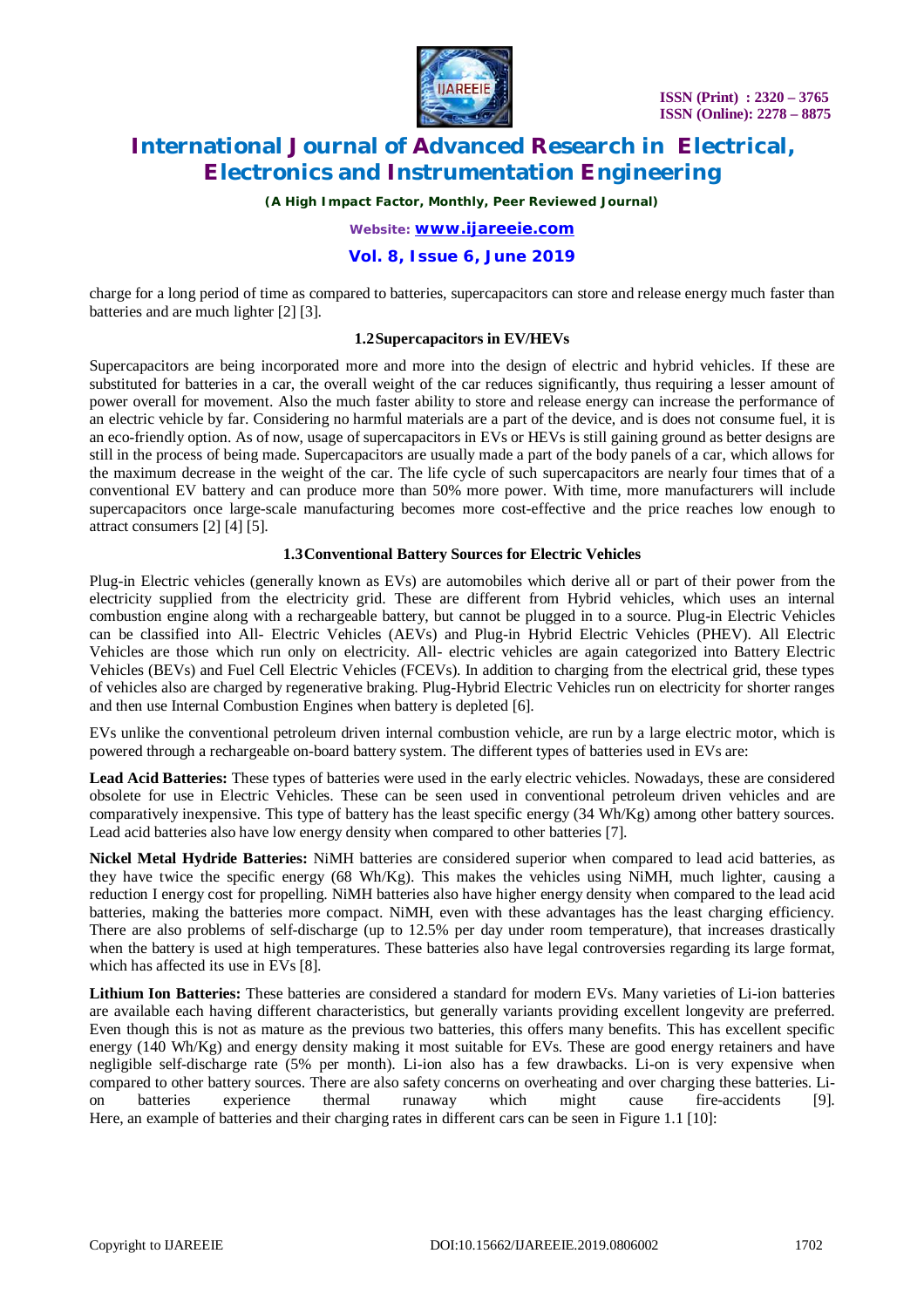

*(A High Impact Factor, Monthly, Peer Reviewed Journal)*

*Website: [www.ijareeie.com](http://www.ijareeie.com)*

### **Vol. 8, Issue 6, June 2019**

| Model                                           | <b>Battery</b>                                                                                                                                                                          | <b>Charge Times</b>                                                               |  |
|-------------------------------------------------|-----------------------------------------------------------------------------------------------------------------------------------------------------------------------------------------|-----------------------------------------------------------------------------------|--|
| <b>Toyota Prius PHEV</b>                        | 4.4 kWh Li-ion, 18 km (11 miles) all-electric range                                                                                                                                     | 3h at 115VAC 15A;<br>1.5h at 230 VAC 15A                                          |  |
| BMW i3<br>Curb 1,365kg (3,000<br>1 <sub>b</sub> | Since 2019: 42kWh, LMO/NMC, large 60A prismatic cells,<br>battery weighs $\sim$ 270kg (595 lb) driving range: EPA 246 (154<br>mi); NEDC 345km (215 mi); WLTP 285 (178 mi)               | 11kW on-board AC charger;<br>$~\sim$ 4h charge; 50kW DC<br>charge; 30 min charge. |  |
| Nissan Leaf*                                    | 30kWh; Li-manganese, 192 cells; air cooled; 272kg (600 lb),<br>driving range up to 250km (156 miles)                                                                                    | 8h at 230VAC, 15A;<br>4h at 230VAC, 30A                                           |  |
| Tesla S <sup>*</sup> Curb<br>2,100kg (4,630 lb) | 70 kWh and 90 kWh, 18650 NCA cells of 3.4Ah; liquid<br>cooled; 90kWh pack has 7,616 cells; battery weighs 540kg<br>$(1,200 \text{ lb})$ ; S 85 has up to 424km range $(265 \text{ mi})$ | 9h with 10kW charger;<br>120kW Supercharger, 80%<br>charge in 30 min              |  |
| Tesla 3<br>Curb 1,872 kg<br>$(4072 \text{ lb})$ | Since 2018, 75kWh battery, driving range 496km (310 mi);<br>346hp engine, energy consumption 15kWh /100km<br>(24kWh/ml)                                                                 | 11.5kW on-board AC<br>charger; DC charge 30 min                                   |  |

Fig 1.1: Various Batteries and their Charging Rates

#### **II.SUPERCAPACITORS**

Supercapacitors (technically called as "Electrochemical Double Layer Capacitor", i.e., EDLC) was discovered in the year 1957 when General Electric was performing experiments on devices which involved the working of porous carbon electrodes.

This led to an era of supercapacitors where it was observed that porous carbon can store energy and they act as electrodes [11].

#### **Construction**

A supercapacitor is constructed constituting two electrodes, a separator and an electrolyte and current collectors as depicted in Figure 2.1.

Supercapacitors derive the energy storage properties of batteries with the power discharge characteristics of capacitors and this account for its superior performance [13]. Supercapacitors are composed of electrodes which possess high surface area of activated carbon and a molecule-width layer of electrolyte. The energy storage capacity of a capacitor is proportional to the surface area of the electrode plates and inversely proportional to the distance between the electrode plates. Due to this proportionality, Supercapacitor has an extremely high energy density. This makes them able to store a huge amount of electrical charge which is stored in its static form. As opposed to conventional batteries which depend on chemical reactions for its charge and discharge cycles, Supercapacitors have no chemical reaction which account for rapid charge and discharge cycles. This feature also extends the charge-discharge lifecycle of super capacitor to almost unlimited duration [14].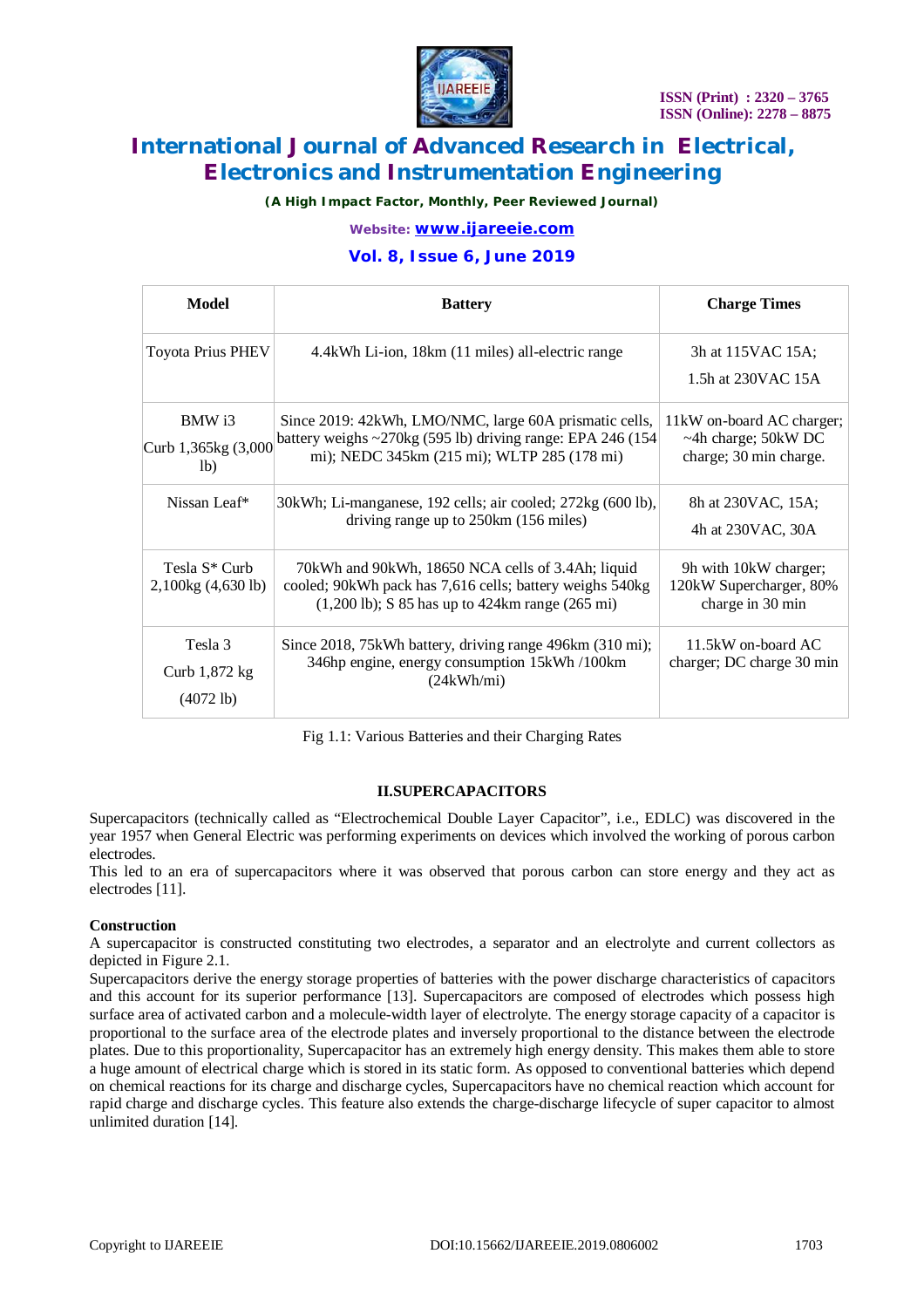

*(A High Impact Factor, Monthly, Peer Reviewed Journal)*



**Vol. 8, Issue 6, June 2019**



#### **2.1 Working**

A conventional capacitor has two metal plates working as electrodes and a dielectric layer between its electrodes. Supercapacitors also have two metal plates, but they are coated with a sponge-like, porous material known as activated carbon. These electrodes are immersed in an electrolytewhich is usually ionic liquids made of positive and negative ions dissolved in a solvent. One carbon-coated electrode is positive and the other is negative. These electrodes are separated by a thin insulator which can be made of carbon, paper or plastic [15]. A super capacitor in contrary to conventional capacitor has no dielectric layer. In a supercapacitor, the electrolyte has an equal number of positive and negative ions that are uniformly dispersed. Like capacitors, supercapacitors store energy in an electric field, which is created between two oppositely charged particles when they are separated. When a potential is supplied to the electrodes of the super capacitor, this drives an opposite charge on either side of separator. Similar to a capacitor, negative charge builds on one side and positive charge builds on the other. This causes each electrode to attract ions of the opposite charge. This results in each carbon electrode having two layers of charge coating its surface i.e., formation of a double layer. Thus, supercapacitors are also called as the "double layer capacitors". Hence, a supercapacitor constitutes two capacitors in series where each capacitor is at each of the electrodes. During discharging, the charge on the plates decreases as electrons flow through an external circuit. The ions are no longer attracted to the plate as strongly, so they break off and once again distribute themselves evenly through the electrolyte.

The Energy storing capacity of the capacitor is due to the magnitude of its capacitance. The capacitance of a capacitor is given by the following Equation:

> $C = \epsilon A / d$ Where,  $C =$  Capacitance of the capacitor,

> > $\epsilon$  = Permittivity of the Electrolytic medium

 $A =$  Effective surface area of the Electrode plates

 $d = Distance of separation between the Electrode plates$ 

The width of the double layer created, is equal to a molecule's width as opposed to the width of dielectric in a conventional capacitor, which ranges from a few microns to a millimetre. Super capacitors owe their large capacitance to large effective surface area (A) provided by porous activated carbon and to the lower separation distance (d) between the electrodes due to the effective double layer effect [16].

#### **2.2 Carbon Electrodes for supercapacitors**

The most efficient choice for super capacitor electrode is highly conductive carbon with a large surface area. The most common materials for electrodes after research has been found to be: forms of activated

carbon, carbon Nano-tubes, and graphene [17]. These materials do offer a very high capacitance but pose a drawback of high production cost. This drawback makes it suitable only for research purposes and impractical for commercial largescale usage. Another alternative is chemically manufactured graphene oxide/chemically reduced graphite oxide (CRGO) which showed satisfying performance characteristics [18].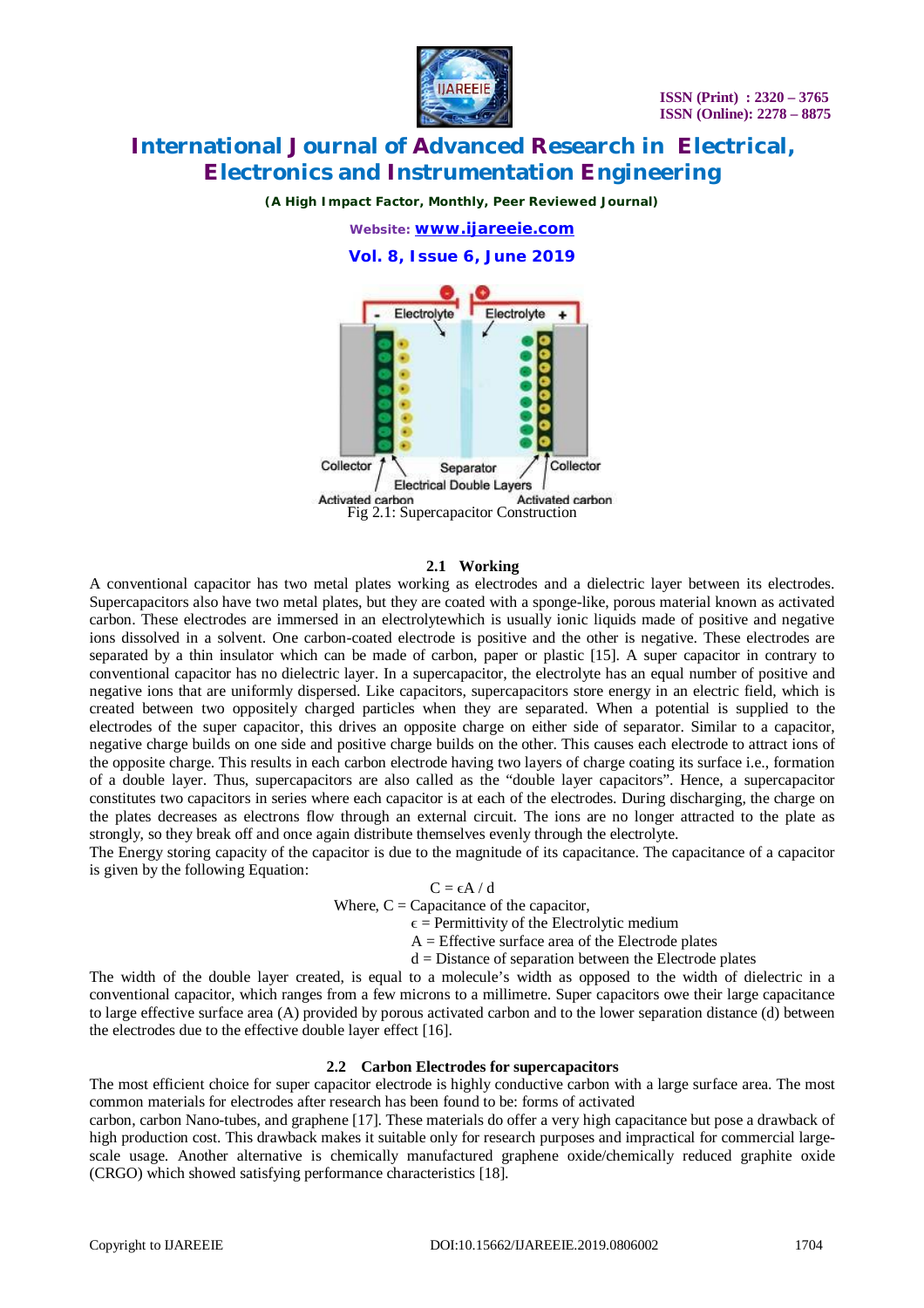

*(A High Impact Factor, Monthly, Peer Reviewed Journal)*

*Website: [www.ijareeie.com](http://www.ijareeie.com)*

### **Vol. 8, Issue 6, June 2019**

#### **2.3 Electrolytes**

Electrolytes consist of a solvent and dissolved chemicals that dissociate into positive cations and negative anions, making the electrolyte electrically conductive. The electrical conductivity of the electrolyte is directly proportional to the number of ions it contains. Electrolytes are the electrical medium of connection between the oppositely charged electrodes in the supercapacitor. The electrolyte contributes the molecules for the separating layer of the Helmholtz double-layer and also provides the ions for the pseudocapacitance.

Capacitance values of 160 F/g, while an organic electrolyte achieves only 100 F/g. [21]

The characteristics of the capacitor such as operating voltage, equivalent series resistance (ESR), temperature range and capacitance is determined by the electrolyte. With the same activated carbon electrode an aqueous electrolyte achieves The electrolyte must possess inert behaviour chemically rendering it chemically inactive and unreactive with other materials in the capacitor to ensure the stability in the capacitor's electrical parameters for a long time. The electrolyte must possess low viscosity enabling it to wet the porous, sponge-like structure of the electrodes. An ideal electrolyte does not exist, forcing a compromise between performance and other requirements. [22]

#### **2.4 Supercapacitor Characteristics**

- Charge/Discharge Time: Milliseconds to seconds
- Operating Temperature: -40°C to +85C°
- Operating Voltage: Aqueous electrolytes ~1V; Organic electrolytes 2 3V
- Capacitance:  $1mF$  to  $>10,000F$ . [10]
- Operating Life: 5,000 to 50,000 hrs which is determined by temperature and operating voltage
- Power Density: 0.01 to 10 kW/kg
- Energy Density: 0.05 to 10 Wh/kg
- Pulse Load: 0.1 to 100A
- Pollution Potential: No heavy metals [17]

#### **2.5 Supercapacitor Advantages**

- Provide peak power and backup power
- Extend battery run time and battery life
- Reduce battery size, weight and cost
- Enable low/high temperature operation
- Improve load balancing when used in parallel with a battery
- Delivers source balancing and energy storage if used with energy harvesters
- Cut pulse current noise
- Lessen RF noise by eliminating DC/DC
- Minimize space requirements
- Meet environmental standards. [19]

### **2.6 Limitations**

- Low specific energy constituting only a fraction of a conventional battery
- Linear discharging nature of voltage prevents usage of the complete energy spectrum
- High self-discharge; higher than most batteries
- Low cell voltage and needs series connection as a compensation for higher voltage
- High cost per watt. [20]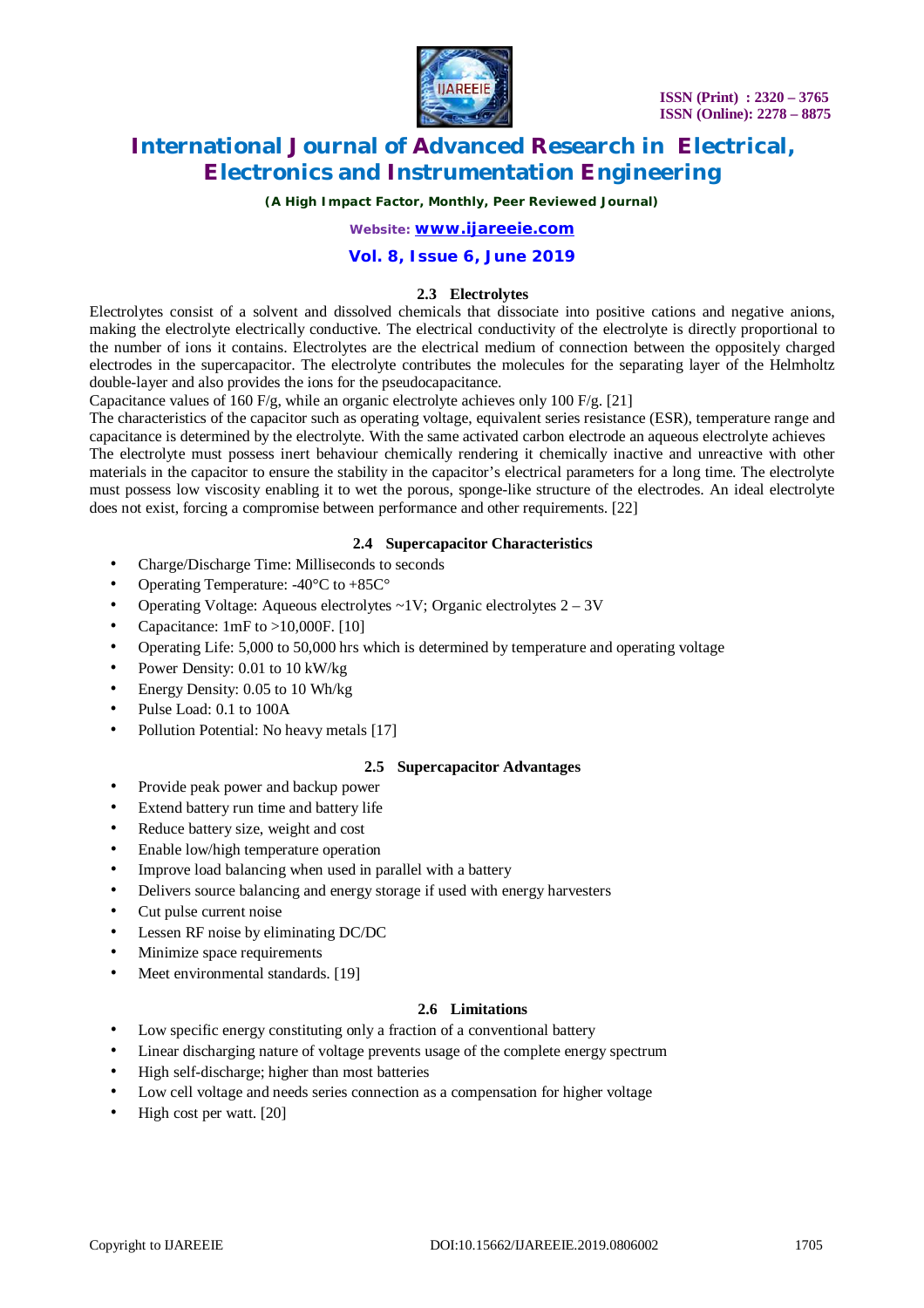

*(A High Impact Factor, Monthly, Peer Reviewed Journal)*

*Website: [www.ijareeie.com](http://www.ijareeie.com)*

#### **Vol. 8, Issue 6, June 2019**

#### **2.7 Comparison between Supercapacitors and Conventional Batteries**

|                                                           | <b>Aluminium</b><br>electrolytic<br>capacitors | - Supercapacitors -                           |                                        |                                                             |                                        |
|-----------------------------------------------------------|------------------------------------------------|-----------------------------------------------|----------------------------------------|-------------------------------------------------------------|----------------------------------------|
| Parameter                                                 |                                                | Double-layer<br>capacitors<br>(memory backup) | <b>Supercapacitors</b><br>(high power) | <b>Pseudocapacitors</b><br>& hybrid (Li-lon)<br>(long-term) | <b>Lithium-ion</b><br><b>batteries</b> |
| Temperature range,<br>Celsius (°C)                        | $-40 - +125$ °C                                | $-40 - +70$ °C                                | $-20 - +70$ °C                         | $-20 - +70$ °C                                              | $-20 - +60$ °C                         |
| Maximum charge,<br>Volts (V)                              | $4 - 630V$                                     | $1.2 - 3.3$ V                                 | $2.2 - 3.3$ V                          | $2.2 - 3.8$ V                                               | $2.5 - 4.2$ V                          |
| Recharge cycles,<br>thousands (k)                         | unlimited                                      | $100k - 1000k$                                | $100k - 1000k$                         | $20k - 100k$                                                | $0.5k - 10k$                           |
| Capacitance,<br>Farads (F)                                | $\leq$ 2.7 F                                   | $0.1 - 470 F$                                 | $100 - 12000$ F                        | $300 - 3300$ F                                              |                                        |
| Specific energy,<br>milli-Watt hours<br>per gram (mW·h/g) | $0.01 - 0.3$<br>mW·h/q                         | $1.5 - 3.9$<br>mW·h/q                         | $4 - 9$<br>mW·h/q                      | $10 - 15$<br>mW·h/q                                         | $100 - 265$<br>mW·h/q                  |
| Specific power,<br>Watts per<br>gram (W/g)                | $>$ 100 W/g                                    | $2 - 10$ W/g                                  | $3 - 10$ W/g                           | $3 - 14$ W/a                                                | $0.3 - 1.5$ W/a                        |
| Self-discharge<br>time at room temp.                      | short<br>(days)                                | middle<br>(weeks)                             | middle<br>(weeks)                      | long<br>(month)                                             | long<br>(month)                        |
| Efficiency (%)                                            | 99%                                            | 95%                                           | 95%                                    | 90%                                                         | 90%                                    |
| Working life at room<br>temp., in years $(y)$             | >20v                                           | $5 - 10y$                                     | $5 - 10y$                              | $5 - 10v$                                                   | $3 - 5y$                               |

Fig 2.2: Comparison between Supercapacitors and Conventional Batteries

#### **III.IMPLEMENTATION**

Automobile engineers and car manufacturers are regularly introducing new technologies in cars. It has been quite some time that electric cars have been running on roads, and auto makers are constantly working on new cars which can run on alternative fuel options. Such innovations will play an important role in providing clean environment, and allow automakers to adopt new hybrid technologies. Offering electric cars bring some hurdle for automakers such as the massive space and weight of batteries. So innovators around the world are experimenting new technologies in cars to tackle these issues.

The leading trend by automakers is to integrate super capacitors into the car's body panel like roof, bonnet, door panels etc. Alternative power sources such as solar power, regenerative braking etc., are considerable options [21]. These integrated body panels must possess the mechanical properties of a conventional body and hence, major automakers are researching on the usage of carbon fibre and polymer resin for the body panel. Carbon fibres and polymer resins have high mechanical strength and also have the characteristic of high flexibility which allows for it to be moulded into any shape. Engineers have designed these panels to absorb energy from multiple ways, including regenerative braking and plugging-in overnight. The energy is then stored and released as per the demand. The super capacitor when used additionally with light weight batteries provide high specific energy and power which results in lighter weight cars with better performance and acceleration. This technology will contribute significantly to newcars by reducing the size of electric car batteries, removing the wasted energy used up in moving the extra weight in batteries. The integration of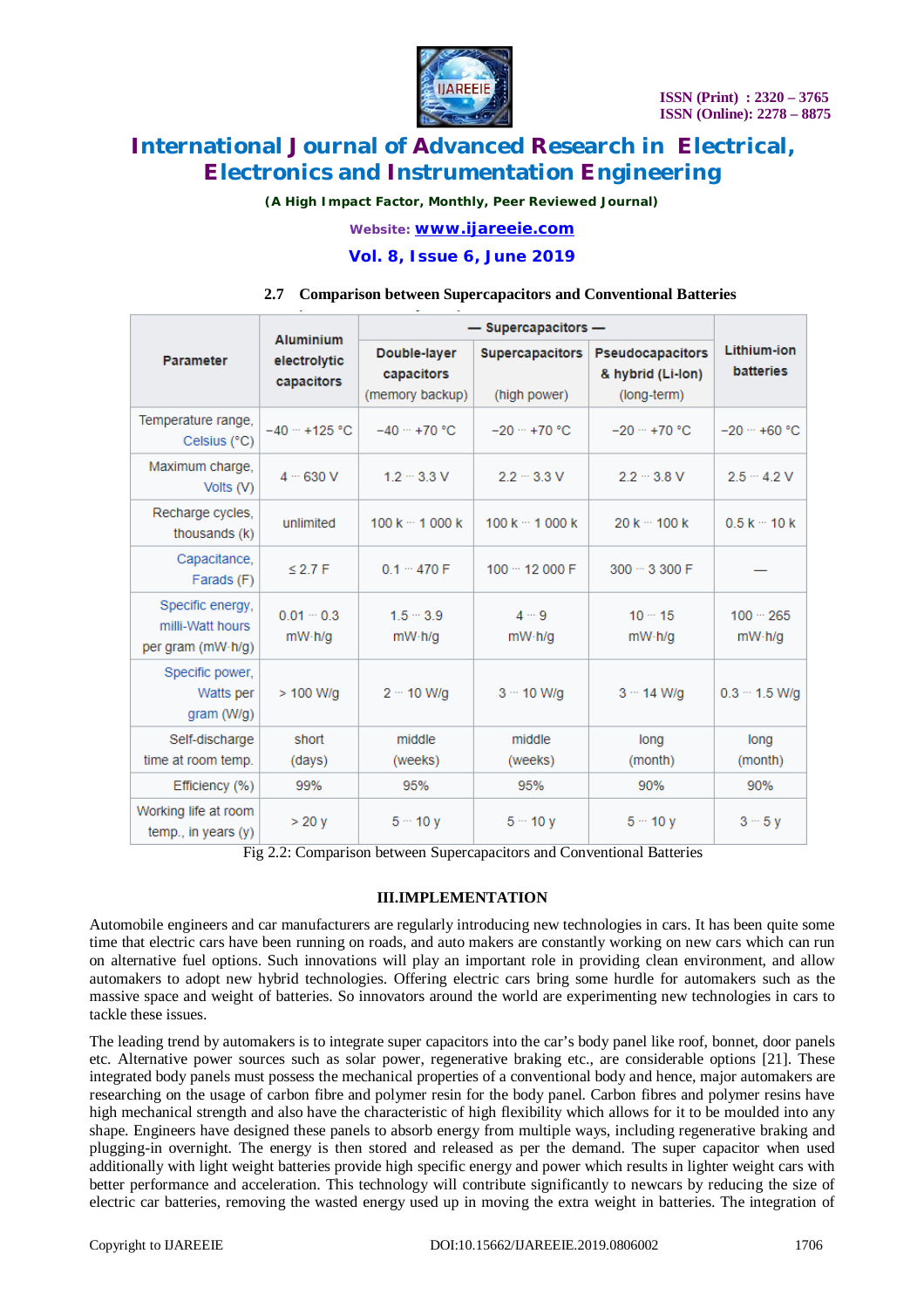

*(A High Impact Factor, Monthly, Peer Reviewed Journal)*

*Website: [www.ijareeie.com](http://www.ijareeie.com)*

### **Vol. 8, Issue 6, June 2019**

this technology in automobiles greatly reduces the damage to the environment due to zero emissions, preserves the fossil fuel reserve and also in turn saves the human race [22].

This approach to powering EVs is not without its drawbacks, though. While carbon fibre is very strong, some parts of a car are designed to collapse in the event of an accident. By absorbing some of the energy from impact, the crumple zones can protect your squishy human body from the worst of it. That means more damage to the power panelling in places like the hood and trunk, which will be expensive to repair. Emergency crews could also face a new challenge trying to rescue people from such a vehicle after a crash — they would essentially be trying to fish someone out of a giant damaged battery. [31]



Fig 3.1: Energy storing Body-Panels

#### **IV.FUTURE SCOPE**

The advancements in battery technology have enabled the research and implementation of modern Electric Vehicles, Hybrid Electric Vehicles and Plug-in Hybrid Electric Vehicles technology to re-shape the automobile sector. As Electric Vehicles become popular and widely available, consumers will be able to save money, be energy independent, have a lower impact on the environment, pollution, and greenhouse gases and have an enjoyable driving experience [23].

With the advantages of energy storing body panel cars established, the next challenge will be the manufacturing process of said panels. There has been considerable research put into this aspect too and with further development, the manufacturing process will be no more complex than a simple automotive painting [24].

Research is needed to continue improving the specific energy and energy density of batteries being used by vehicles, while at the same time reducing the cost of the technology. Infrastructure to support incorporation of electric vehicles at a large scale will also need further development and implementation [23].

Energy storing panels are not limited to usage only in electric vehicles but also find applications in conventional fuelpowered vehicles. It is possible for traditional gas powered vehicles to incorporate the energy storing panels into their design which would invariably eliminate the need for traditional batteries. When the technology is finally in production, the goal is that it should be simple enough for every automobile company to implement it [24].

The automobile industry is moving towards sustainable sources of energy and electric cars are at the forefront of this shift. As the demand for electric vehicles increases, the cost per unit decreases. With the establishment of the growth of electric vehicles in general, the main worries of electric vehicles are production cost, maximum speed achievable and maximum distance on a single charge. Energy storing body panels alleviates the impact of these drawbacks as described.

With large auto manufacturing companies like Volvo and Toyota investing heavily into research into this aspect of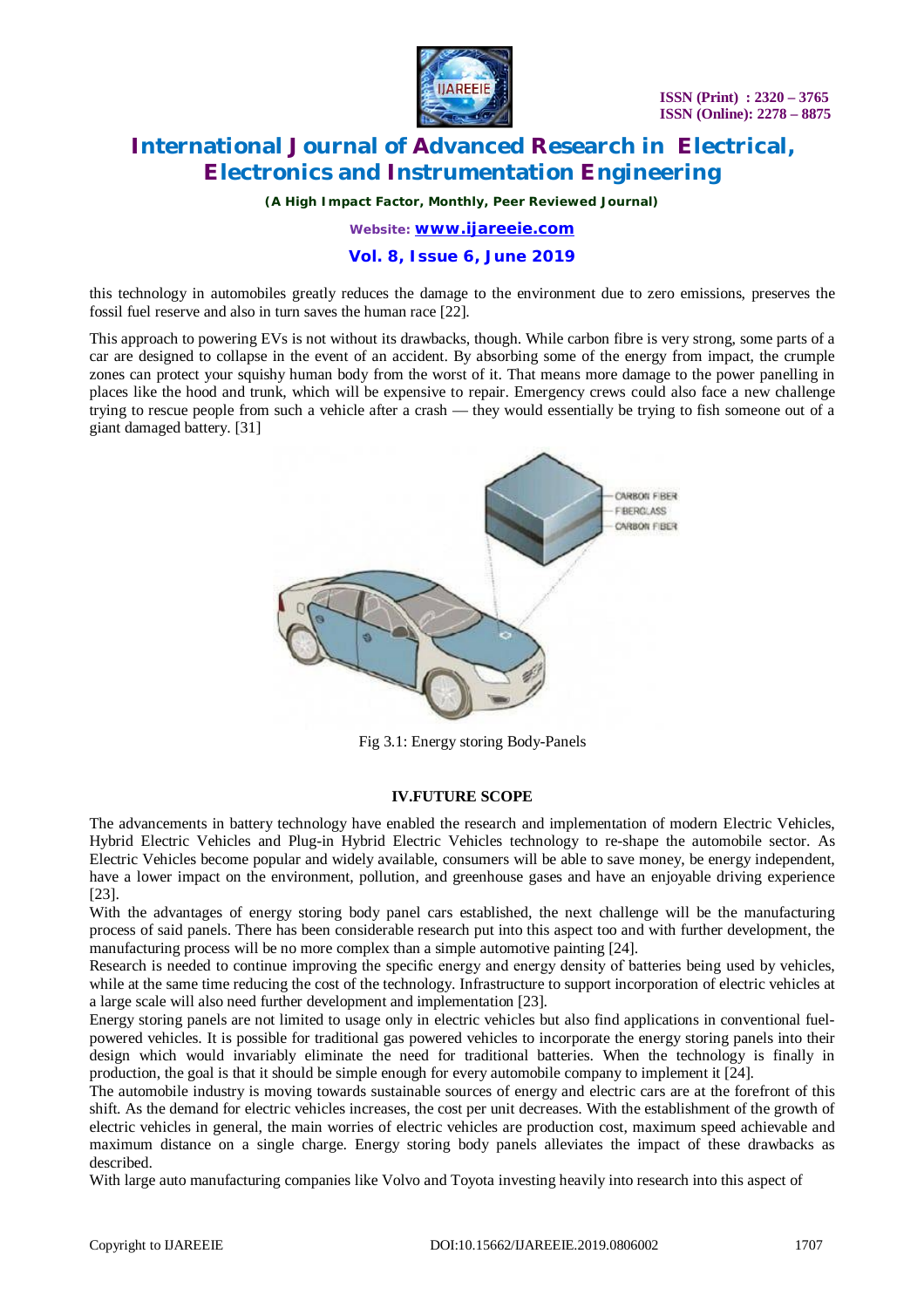

*(A High Impact Factor, Monthly, Peer Reviewed Journal)*

*Website: [www.ijareeie.com](http://www.ijareeie.com)*

#### **Vol. 8, Issue 6, June 2019**

Electric Vehicles, the future for Energy Storing Panels is bright. From recent developments and trends in the industry, a body panel powered car may soon be in production and on our streets [25].

#### **V. CONCLUSION**

In this paper, we have established the need and advantages of using Electric Vehicles using supercapacitor technology and the scope for such vehicles in the future. Battery technology is essential to such vehicles and we have outlined one such aspect of Electric Vehicles, namely, Energy Storing Body Panel cars.

We have followed the feasibility and advantages provided by this technology and also the drawbacks and challenges it faces in implementation. After analysis of the current Nano battery technology and innovations in the super capacitors field, we can observe the advantages it provides to Electric Vehicles with respect to weight, size and maximum speed achievable.

Electric Vehicles with energy storing body panels have great potential of becoming the future of transport while saving this planet from imminent calamities caused by global warming. They are a viable alternative to conventional vehicles that depend directly on the diminishing fossil fuel reserves [26]

### **REFERENCES**

[1]C. Woodford, "Supercapacitors," Explain That Stuff!, 18 August 2018. [Online]. Available: [https://www.explainthatstuff.com/how](https://www.explainthatstuff.com/how-)supercapacitors-work.html. [Accessed 22 April 2019].

[2]C. V. V. M. Gopi and H.-J. Kim, "Design of Supercapacitor for Electric and Hybrid Vehicles : Supercapacitor," in 2018 International Conference on Information and Communication Technology Robotics (ICT-ROBOT), Busan, South Korea, 2018.

[3]M. C. B. B. R. G. B. D. H.Gualous, "Supercapacitor characterization for electric vehicle applications," in 4th International Conference on Power Engineering, Energy and Electrical Drives, Istanbul, Turkey, 2013.

[4]M. Phenix, ""ULTRABATTERY" COULD PUT A HYBRID IN EVERY GARAGE," Wired, 25 January 2008. [Online]. Available: <https://www.wired.com/2008/01/ultrabattery-co/.> [Accessed 22 April 2019].

[5]M. R. A. M. H. M. Ataur Rahman, "The Prospects of Panel Style Nano-Battery Technology for EV/HEV," in 2015 IEEE International Conference on Industrial Engineering and Engineering Management (IEEM), Singapore, Singapore, 2015.

[6]"Electric Vehicle Basics," energy.gov, 2019. [Online]. Available: <https://www.energy.gov/eere/electricvehicles/electric-vehicle-basics.> [Accessed April 2019].

[7]A. F. Burke, "Batteries and Ultracapacitors for Electric, Hybrid, and Fuel Cell Vehicles,"

Proceedings of the IEEE, vol. 95, no. 4, pp. 806-820, 2007.

[8]D. F.Fenga, "Self-discharge characteristics of a metal hydride electrode for Ni-MH rechargeable batteries," International Journal of Hydrogen Energy, vol. 30, no. 12, pp. 1367-1370, 2005.

[9]B. Mok, "Types of Batteries Used for Electric Vehicles," Stanford University, 2017.

[10]"BU-1003: Electric Vehicle (EV)," Battery University, 18 April 2019. [Online]. Available: [https://batteryuniversity.com/learn/article/electric\\_vehicle\\_ev.](https://batteryuniversity.com/learn/article/electric_vehicle_ev.) [Accessed 25 April 2019].

[11]B. A. N. B. C. D. A.-C. E. H. O. Sven Forsberg, "Paper-based supercapacitors," 2015. [Online]. Available: <https://www.semanticscholar.org/paper/Paper-based-supercapacitors-Forsberg-> Andres/21931d95bd31294cbb7f22920ffddbc0a4803845. [Accessed April 2019].

[12]E. Takahara, T. Wakasa and J. Yamada, "A study for electric double layer capacitor (EDLC) application to railway traction energy saving including change over between series and parallel modes," in Proceedings of the Power Conversion Conference-Osaka 2002 (Cat. No.02TH8579), Osaka, Japan, Japan, 2002.

[13]M. R.-V. S. B. A. B. D. Zoran Stevic, "Construction and Characterisation of Double Layer Capacitors," Reasearch Gate, 2010.

[14]U. S. Sani, "A Review on Supercapacitors," Research Gate, 2015.

[15]M. Zandi, A. Payman, J.-P. Martin, S. Pierfederici, B. Davat and F. Meibody-Tabar, "Energy Management of a Fuel Cell/Supercapacitor/Battery Power Source for Electric Vehicular Applications," IEEE Transactions on Vehicular Technology, vol. 60, no. 2, pp. 433-443, 2011.

[16]K. B. JayalakshmiMandapati, "Simple Capacitors to Supercapacitors-An Overview,"

International journal of electrochemical science , vol. 3, no. 11, pp. 1196-1217, 2008.

[17]M. L. L. B. J. A. M. C. M. C. B. Loyola, "Performance of Super Capacitor as Solar Energy Storage and Electric Tricycle's Power Source," Journal of Telecommunication, Electronic and Computer Engineering, vol. 10, no. 1-5.

[18]L. M. W. T. N. C. G. N. R. Dahiya, "Graphene–Graphite Polyurethane Composite Based High‐ Energy Density Flexible Supercapacitors," Advanced Science, vol. 6, no. 7, 2019.

[19]P. G. P. H. M. J. João P. Trovão, "Design Methodology of Energy Storage Systems for a Small Electric Vehicle," in EVS24 International Battery Hybrid and Fuel Cell Electric Vehicle Symposium, Stavanger, Norway, 2009.

[20]J. H. L. N. K. M. &. J.-H. J. Duck Weon Lee, "Buckling Structured Stretchable Pseudocapacitor Yarn," Scientific Reports, vol. 7, 2017.

[21]L. Horrein and J.-M. Cravero, "Hybrid capacitor discharge/switch-mode converter for pulsed applications: Topology and control design," in 2017 19th European Conference on Power Electronics and Applications (EPE'17 ECCE Europe), Warsaw, Poland, 2017.